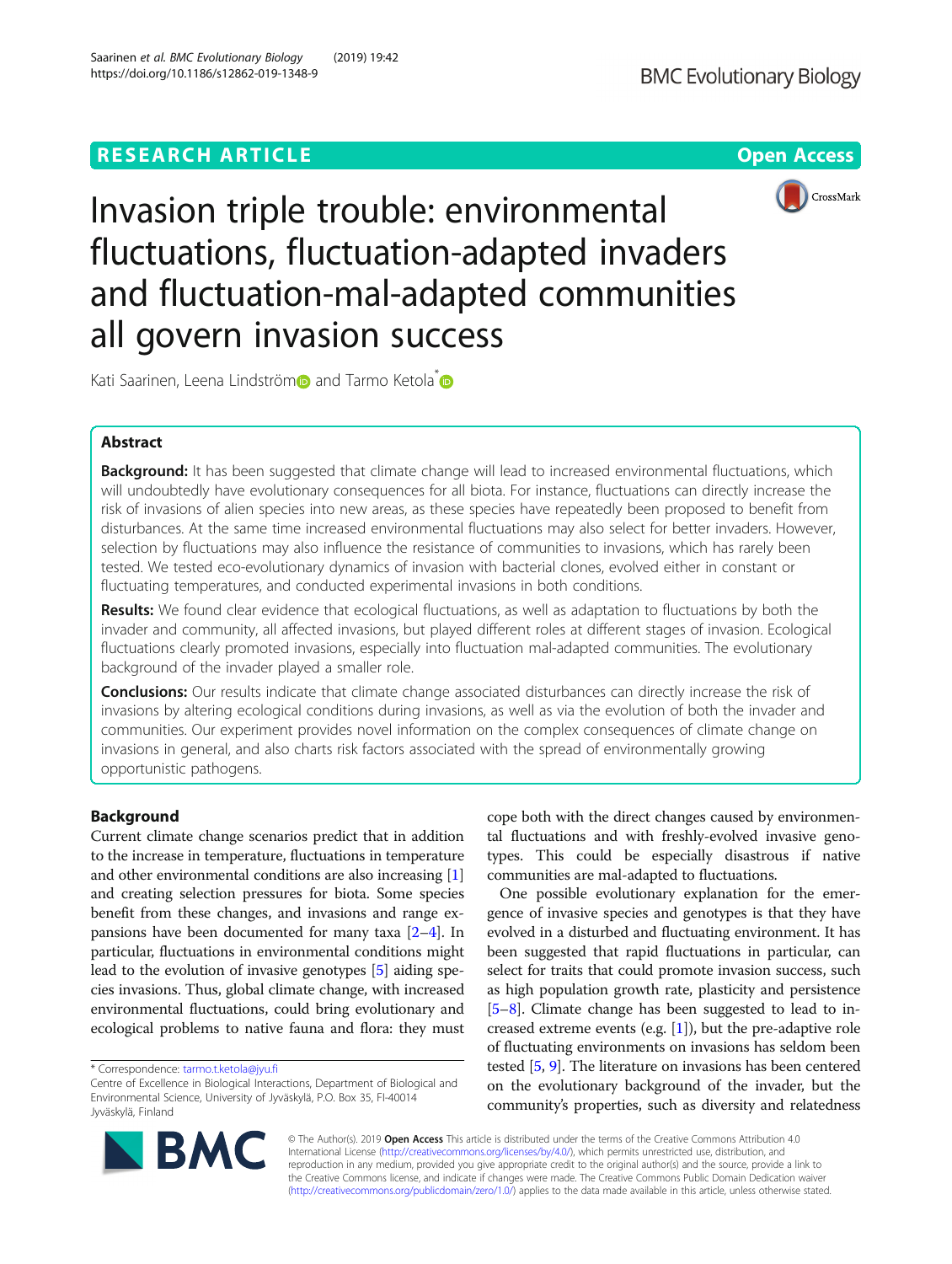with the invader can also influence invasion success [[10](#page-7-0)]. The evolutionary background of the invader, the community's pre-adaptations to fluctuations, as well as prevailing conditions in general, could also dictate the success of an invader. If a community is adapted to fluctuations, environmental fluctuations should not cause repercussions in population size and hence benefit invaders.

Although it can be argued that all environments are potentially prone to invasions, significant variation exists in the sensitivity of different environments to invasions. Empirical evidence supports the theory that heterogeneous (both in space and time) and disturbed environments are more prone to invasions than stable environments [[11](#page-7-0)–[15](#page-7-0)]. Disturbances might facilitate invasions by altering community composition, species competitive interactions, free resources, ecosystem processes, and propagule supply [\[10](#page-7-0)]. Recent research has also recognized that invasions are interactions between the invader and the environment invaded, and as such the invasive traits might only make sense in certain environments [\[16](#page-7-0)–[18\]](#page-7-0). Since disturbed environments can promote the evolution of invasive traits [[5](#page-7-0)], studying the evolutionary background and pre-adaptations of the invader together with the effects of the current environment can also generate important information on the causes of invasions, especially in the context of current climate change [[17](#page-7-0)]. For example; will the increased fluctuations predispose communities to an increased risk of invasions, and will the fluctuation-adapted invaders invade such environments with even greater likelihood, as is suggested in the anthropogenically induced adaptation to invade – hypothesis (AIAI; [[19\]](#page-7-0))?

To test these key ideas about the ecological and evolutionary determinants of invasions [\[17\]](#page-7-0), we used several species of microbes that had evolved for 2.5 months in two different kinds of environments; under constant temperature and under fluctuating temperature. These species and strains allowed us to make unique combinations of the invader (Serratia marcescens) and the community (Pseudomonas chlororaphis, Enterobacter aerogenes and Leclercia adecarboxylata) in which evolutionary adaptations either matched, or not, the environmental conditions during the invasions. With microbes it is straightforward to test general ecological and evolutionary theories, which are not amenable to testing with higher organisms (e.g. [\[20](#page-7-0)]). Consequently, microbial experiments have also become more popular in invasion biology  $[21-27]$  $[21-27]$  $[21-27]$ . However, the effects of environmental fluctuations, other than in resources, on invasion success [\[12,](#page-7-0) [23](#page-7-0)] have rarely been tested [\[28](#page-7-0)]. The invader species S. *marcescens* is an opportunistic pathogen capable of infecting various species such as plants, corals, nematodes, insects, fish and mammals [[29](#page-7-0)–[31\]](#page-7-0). Hence, our experiment provides also an important test on the determinants of spread of pathogenic bacteria and diseases facing climate change induced fluctuations.

We hypothesized that if fluctuation in temperature is generally a driver of the evolution of invader genotypes [[5,](#page-7-0) [9\]](#page-7-0), experimental evolution in fluctuating environment should lead to bacterial clones that are more invasive. If instead fluctuations during invasion (i.e. on an ecological scale) lead to an overall improved invasion success it gives support to the idea that disturbance by various means enhances invasion success (see above for details, [[11](#page-7-0)–[15](#page-7-0)]). Moreover, if fluctuations increase the invasion success of fluctuation-adapted clones in particular, that would lend support to the anthropogenically induced adaptation to invade – hypothesis (AIAI;  $[19]$  $[19]$ ). This hypothesis postulates that human induced, often disturbed, habitats would allow for the invasion of those genotypes that have previously adapted to such conditions. Moreover, we expect that communities that have been evolving in fluctuating environments should be better in resisting invasions, and communities that had evolved in constant environments should be especially vulnerable to invasions. We explore the determinants of invasions over several time points to reveal if certain mechanism have especially predominant role in early stages of invasion (e.g. colonization/arrival stage), in comparison to latter stages of invasion (e.g. establishment).

## Methods

All the bacterial clones used in this experiment are from an evolution experiment [\[32](#page-7-0)], where we reared replicated bacterial populations ( $n = 10$ ) of 9 different species separately (totalling 90 populations) at either a constant (30 °C) or thermally fluctuating regime (20–30 - 40 °C, at 2 h interval). The bacterial populations evolved in wells of a 100-well Bioscreen C® (Growth curves Ltd., Helsinki, Finland) spectrophotometer plate in thermal cabinets ILP-12, Jeio Tech, Seoul, Korea). The experiment lasted 79 days, and every three days 40 μl of culture was renewed to 0.4 ml of fresh Nutrient Broth medium (hereafter NB: 10 g of nutrient broth (Difco, Becton & Dickinson, Sparks, MD) and 1.25 g of yeast extract (Difco) in 11 of sterile ddH20). After the experiment, we extracted 4 clones (i.e. colony forming units) from each bacterial population, utilizing dilution series plating, and stored the clones at − 80 °C. This experiment yielded a total of 80 clones from each of the species (totalling 720 clones). Serratia marcescens ssp.  $marcescens$  (ATCC $^{\circ}$  13880 $^{\circ}$ ) was chosen as the invader because its ability to break DNA allowed easy recognition from other species using simple plating techniques [[33,](#page-7-0) [34\]](#page-7-0). The 3 community species used in this study showed relatively high resistance against the invading S. marcescens, when reared together: Pseudomonas chlororaphis ATCC® 17418™, Enterobacter aerogenes ATCC® 13048™ and Leclercia adecarboxylata ATCC® 23216™ [\[34](#page-7-0)].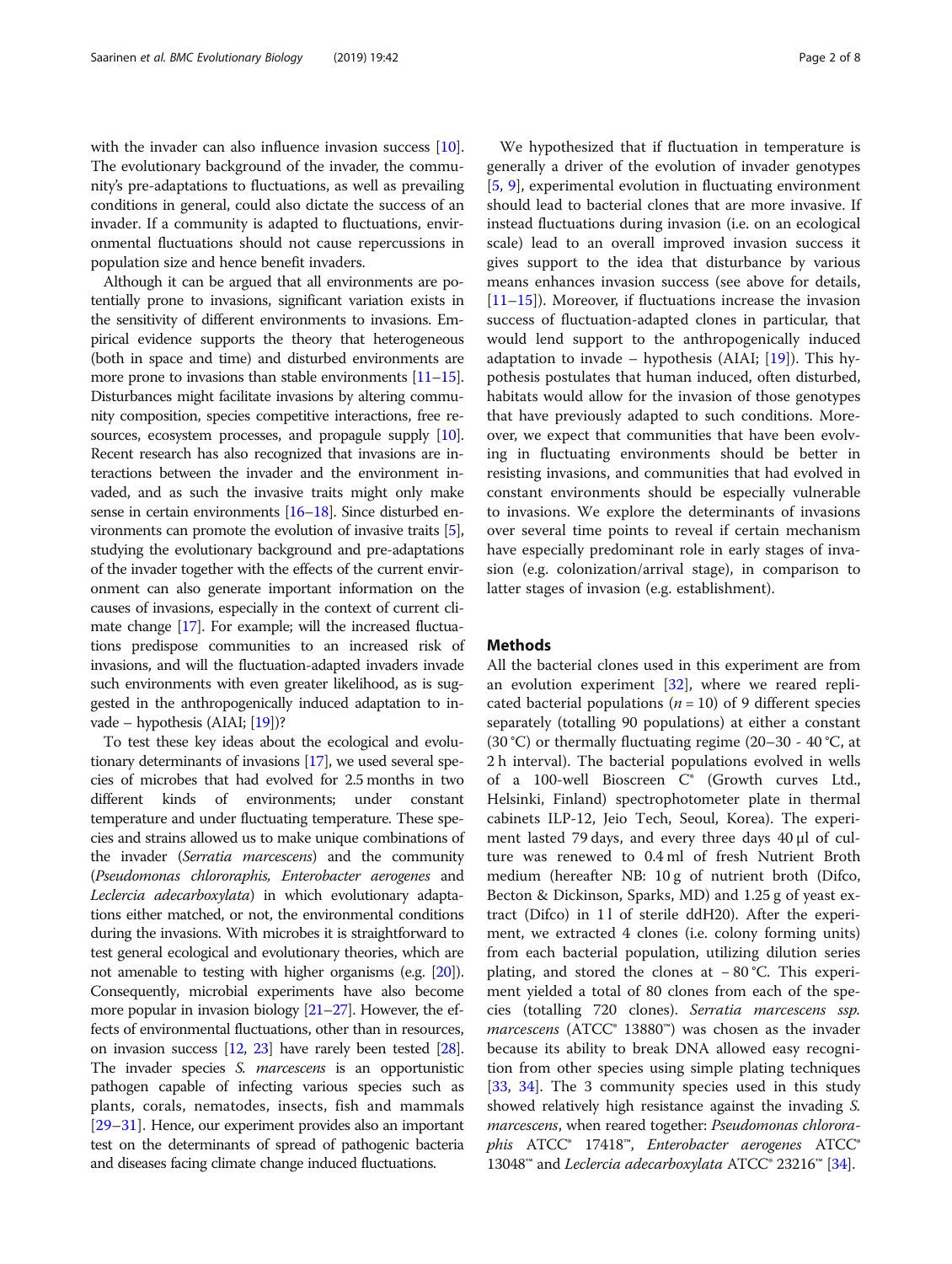## Invasion experiment

As we were interested in the effects of invasion environment (constant vs. fluctuating temperature), evolutionary background of the invader (evolved in constant vs. fluctuating temperature) and evolutionary background of the community species (evolved in constant vs. fluctuating temperature) on the invasion success of S. marcescens, we set up an experiment testing all 3 effects together. We had 2 different thermal environments where the invasion took place: constant (30 °C) and rapidly fluctuating  $(2 h 20^{\circ}C - 2 h 30^{\circ}C - 2 h 40^{\circ}C)$  and community members had either evolved in constant environment or in fluctuating environment. Moreover, in these very same conditions we tested how clones of S. marcescens, that had evolved in independent replicate populations  $(n = 10)$ , either in fluctuating or constant temperatures, were able to successfully invade. The experiment was initiated by allowing the community species an assembly / establishment period prior to invasion (Fig. 1). Community species were mixtures of clones from 10 independently evolved populations evolved either in constant or in fluctuating environments (previously mixed and frozen at  $-80$  °C (1:1 in 80% glycerol)). After thawing, 20 μl of each species clone mix (totalling 60 μl) was pipetted into experimental 15 ml centrifuge tubes (Sarstedt, Numbrecht, Germany) filled with 6 ml of NB, and tubes were placed in thermal treatments: at constant 30 °C or at fluctuating 2 h 20 °C - 2 h 30 °C - 2 h 40 °C (thermal cabinets: ILP-12, Jeio Tech, Seoul, Korea). Centrifuge tube caps were left loose to allow airflow. Throughout the experiment the cultures were stationary.

After the three-day community assembly period we renewed the resources by pipetting a 500 μl sample of each community into new tubes filled with 5.5 ml of NB. To maintain all community species in the community we supplemented cultures with 20 μl of each community species clone mix (the clones, before mixing, were also individually grown beforehand for 3 days at 30 °C, 60 μl of bacteria in 6 ml of NB in 15 ml centrifuge tubes). The added clone mixes had always the same evolutionary background as the community species (Fig. 1).

After renewal and species supply, invasions were initiated to create the 8 different environment - evolutionary background combinations. The 20 (10 from fluctuating and 10 from constant environment) S. marcescens invader clones had been propagated beforehand for 2 days at 30 °C (60 μl of bacteria in 6 ml of NB in 15 ml centrifuge tubes). To each community, we added  $20 \mu l$  of S. marcescens invader clones, which corresponds to 4% of the renewed community (500 μl) and is equivalent with the amount of external gene flow from each community species (see above). After which the communities, now with an invader, were placed in thermal chambers. The rationale for species supplementation is the very effective invasion by S. marcescens. In un-supplemented system S. marcescens dominate the whole community within few days. Unfortunately, the supplementation renders detailed work on community's responses to invasion useless.

The communities were propagated for 12 days after the invasion, and we renewed the communities (as above), added the gene flow from the community species (as above) and froze samples of each community to − 80 °C (final concentration of 40% glycerol) every 3 days (3, 6, 9 and 12 days after the invasion). After the experiment we plated all the community samples from all the time points (3, 6, 9 and 12 days after invasion, altogether 320 samples). We used a standard dilution series technique



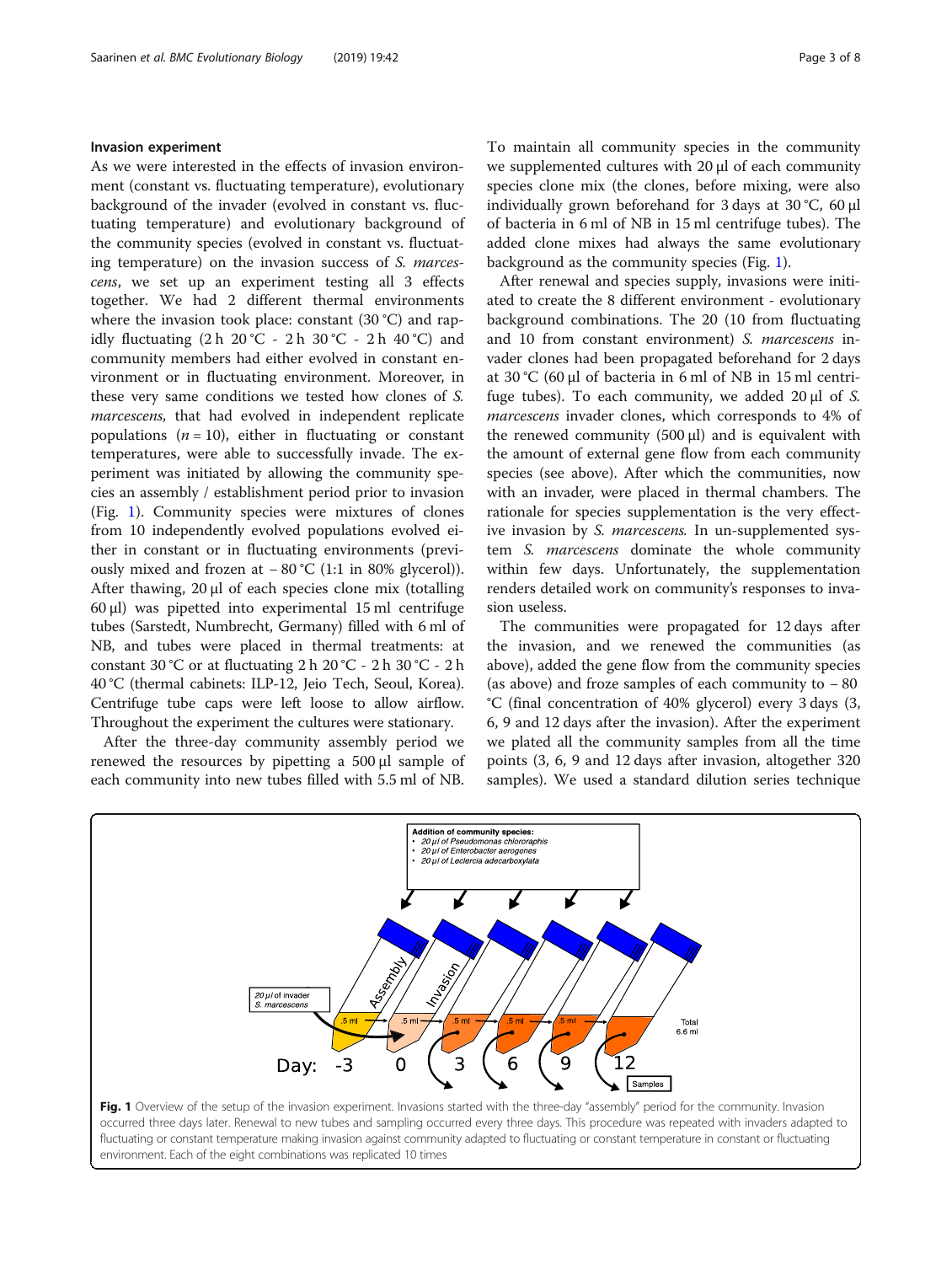<span id="page-3-0"></span>to achieve a 10<sup>5</sup>-fold dilution series that allowed the counting of separate colonies on agar plates. We plated the samples on DNase test agar with methyl green (Becton and Dickinson and Company, Sparks, MD; premade at Tammer-tutkan maljat, Tampere, Finland) that enabled the separation of S. marcescens from the community species (see: [\[33](#page-7-0), [34\]](#page-7-0)). The fate of specific community species was not monitored during the invasion experiment, due to frequent supplementation of species (see above).

## Data-analysis

To test if the experimental environment, evolutionary background of the invader, and evolutionary background of the community species had an effect on the invasion success of the invader (proportion of invaders), we used a generalized mixed model with a binomial error distribution and a logit-link implemented in stan glmer function in Rstan package in R. These kinds of analyses are highly preferred for percentage data instead of the linear models on arcsine square root transformed data [\[35](#page-7-0)]. As explanatory variables we fitted experimental environment,

evolutionary background of the invader and evolutionary background of the community species (constant vs. fluctuating in all cases), and all possible interactions of the factors, with weakly informative priors. Since we measured the same invader clone against two different recipient communities (evolved in fluctuating or constant) and in two different invasion environments (fluctuating and constant), we fitted the identity of the invader clone as a random factor in the models to control for the non-independency of observations. Due to interactions between time and treatment levels we decided to split analysis based on time steps in order to facilitate interpretation of the results.

## Results

After three days of invasion, environment during invasion and evolutionary background of community, and their interaction explained strongly the invasion success (Table 1, Fig. [2\)](#page-4-0). Regardless of the community's evolutionary background the invasion was always strongest when the environment during invasion was fluctuating (in all pairwise comparisons  $p < 0.001$ , Table [2](#page-5-0))

Table 1 Effects of invader's and community's evolutionary background (fluctuating or constant thermal environment), and environment (fluctuating or constant) during invasion and their interactions on invasion success of Serratia marcescens, at third, sixth, ninth, and twelfth day of invasion

|                          | Day 3    |           |        |         | Day 6    |          |        |                |
|--------------------------|----------|-----------|--------|---------|----------|----------|--------|----------------|
|                          |          | 95% CI    |        |         |          | 95% CI   |        |                |
| Effect                   | Estimate | lower     | upper  | р       | Estimate | lower    | upper  | $\overline{p}$ |
| Intercept                | 32.904   | 26.295    | 40.806 | < 0.001 | 25.716   | 18.132   | 35.503 | < 0.001        |
| Invader                  | 2.172    | $-5.361$  | 9.676  | 0.57    | 6.587    | $-0.914$ | 15.385 | 0.086          |
| Community                | 13.665   | 10.924    | 16.648 | < 0.001 | 8.705    | 6.315    | 11.511 | < 0.001        |
| Environment              | 18.581   | 14.984    | 22.401 | < 0.001 | 12.396   | 8.979    | 16.215 | < 0.001        |
| Invader by Community     | 0.213    | $-2.831$  | 3.099  | 0.87    | 0.802    | $-1.846$ | 3.193  | 0.544          |
| Invader by Environment   | 2.149    | $-1.6464$ | 5.999  | 0.278   | 1.221    | $-2.347$ | 4.531  | 0.461          |
| Community by Environment | 13.717   | 10.985    | 16.724 | < 0.001 | 7.061    | 5.013    | 9.375  | < 0.001        |
| 3-way                    | 0.251    | $-2.555$  | 3.243  | 0.867   | 1.266    | $-0.882$ | 3.426  | 0.243          |
|                          | Day 9    |           |        |         | Day 12   |          |        |                |
|                          |          | 95% CI    |        |         |          | 95% CI   |        |                |
| Effect                   | Estimate | lower     | upper  | р       | Estimate | lower    | upper  | p              |
| Intercept                | 24.503   | 17.215    | 33.723 | < 0.001 | 31.72    | 20.908   | 46.328 | < 0.001        |
| Invader                  | 8.064    | 0.659     | 16.468 | 0.032   | 7.088    | $-5.822$ | 20.381 | 0.234          |
| Community                | 6.563    | 4.482     | 9.106  | < 0.001 | 4.409    | 2.53     | 6.586  | < 0.001        |
| Environment              | 6.268    | 4.352     | 8.625  | < 0.001 | 12.201   | 8.326    | 16.64  | < 0.001        |
| Invader by Community     | 4.192    | 2.091     | 6.584  | < 0.001 | 0.203    | $-1.853$ | 2.245  | 0.846          |
| Invader by Environment   | 0.938    | $-1.162$  | 3.007  | 0.368   | 0.273    | $-4.27$  | 4.23   | 0.888          |
| Community by Environment | 1.126    | $-0.217$  | 2.509  | 0.094   | 3.213    | 1.14     | 5.582  | 0.003          |
| 3-way                    | 0.805    | $-0.42$   | 2.277  | 0.206   | 3.4      | 1.444    | 5.809  | < 0.001        |

Estimate indicates median of posteriori distribution of the estimate b.  $b = X^{-1}y$ , where X is design matrix and y is posterior estimate at each level of treatment combinations. 95% credible intervals indicate variation around the estimate.  $p =$  propability of overlap with zero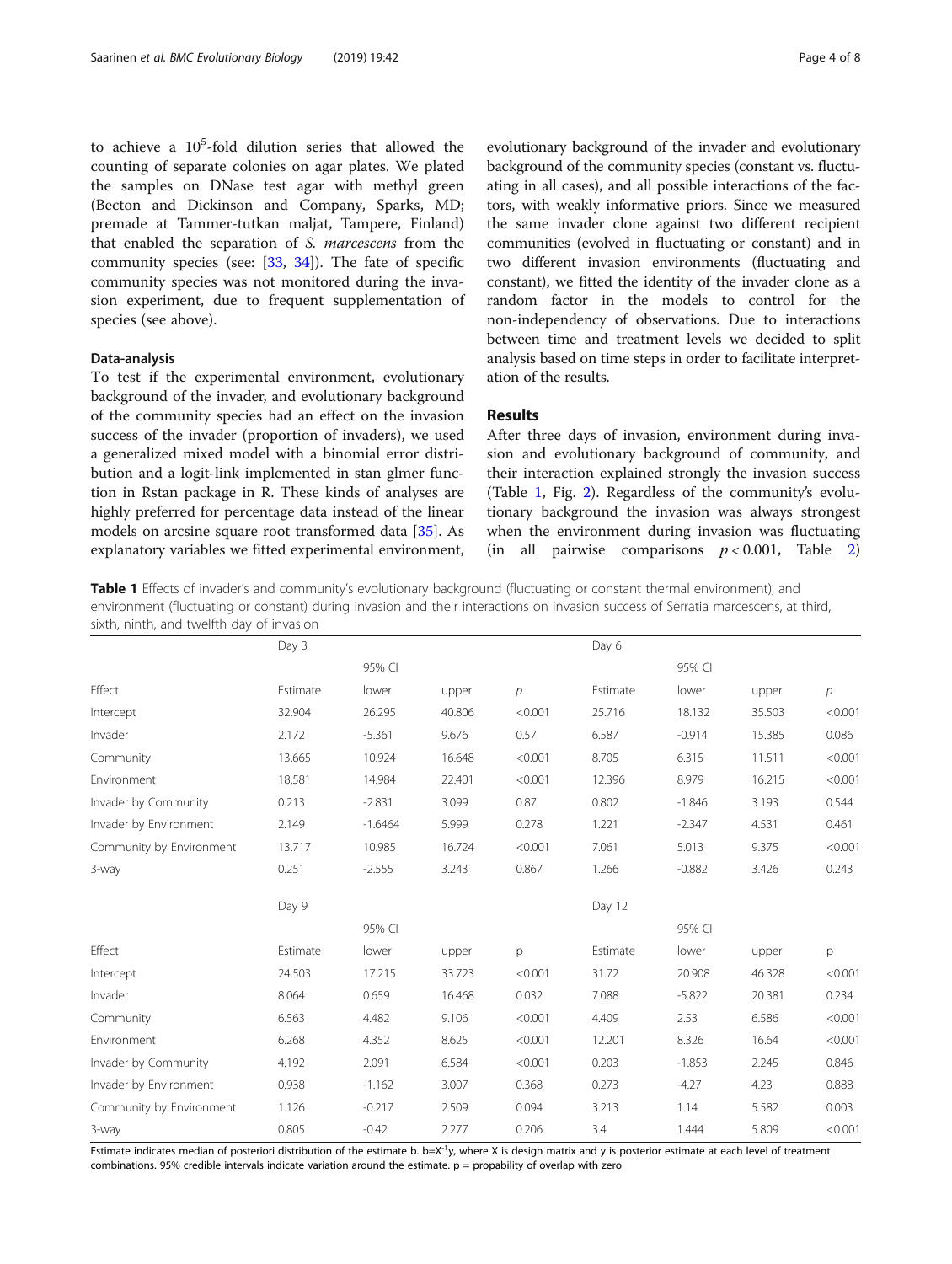<span id="page-4-0"></span>

compared to the constant environment. However, much of the significant main effect of the community was a result of a disproportionally large role of the fluctuating environment during invasion causing communities adapted to constant environments (i.e. maladapted to fluctuations) to suffer from invasions, compared to the fluctuation-adapted communities ( $p < 0.001$  $p < 0.001$ , Table [2,](#page-5-0) Fig. 2 & Additional file 1: Figure S1.). In contrast, in the constant environment, the invasion success to fluctuation-adapted communities was comparable to the invasion success to communities adapted to constant environment ( $p = 0.972$  $p = 0.972$ , Table 2).

At six days after the invasion, fluctuating environment during invasion increased the invasion success (Table [1](#page-3-0), Fig. 2). In addition, community's evolution in constant environment led always to higher invasion success (Table [1\)](#page-3-0) compared to communities evolution in fluctuating environment. However, the effect of community's evolutionary background was more clear if invasion occurred at fluctuating environment ( $p < 0.001$ ), than if it occurred in constant environment ( $p = 0.005$ ) (Table [2\)](#page-5-0).

At nine days after the invasion, environment remained the clearest denominator of invasion success (Table [1](#page-3-0), Fig. 2), as in fluctuating environments the invasion was stronger ( $p < 0.001$ ) than in constant environment. Also communities, that had evolved in constant environment, compared to communities evolved at fluctuating environment, suffered from the invasions the most ( $p < 0.011$ , Table [2](#page-5-0)). Invader evolution at fluctuating environment was found to increase invasion success compared to

invader evolution at constant environment, against community that had evolved in constant environment ( $p =$ 0.007). However, effect of invader's evolutionary background on invasion success was not detected ( $p = 0.207$ ) if community had evolved in fluctuating environment (Additional file [1](#page-6-0): Table S1).

Twelve days after invasion, the environment during invasion remained a good predictor for the invasion success (Table [1,](#page-3-0) Fig. 2). This was true in all comparisons despite significant three-way interaction (Table [1](#page-3-0), Additional file [1,](#page-6-0) Table [2](#page-5-0)). Community's evolution at constant environment predisposed it to stronger invasions ( $p < 0.001$ ), except if environment was fluctuating during invasion and also if invader had evolved at fluctuating environments  $(p)$  $= 0.08$ ) (Additional file [1](#page-6-0): Table S2). Invader evolution increased invasion success but only when environment was constant and community had evolved in constant environment ( $p = 0.021$ , all other comparisons  $p > 0.12$ )(Additional file [1](#page-6-0): Table S2).

## **Discussion**

As climate change increases disturbances [[1](#page-7-0)] it is possible that invasions, range expansions, and evolution of invasive genotypes will become more common  $[4, 5, 9, 10, 19, 36]$  $[4, 5, 9, 10, 19, 36]$  $[4, 5, 9, 10, 19, 36]$  $[4, 5, 9, 10, 19, 36]$  $[4, 5, 9, 10, 19, 36]$  $[4, 5, 9, 10, 19, 36]$  $[4, 5, 9, 10, 19, 36]$  $[4, 5, 9, 10, 19, 36]$  $[4, 5, 9, 10, 19, 36]$  $[4, 5, 9, 10, 19, 36]$  $[4, 5, 9, 10, 19, 36]$  $[4, 5, 9, 10, 19, 36]$  $[4, 5, 9, 10, 19, 36]$ . We tested if evolution in a fluctuating environment, and fluctuations during invasions, affect the invasion probability of an environmentally growing opportunistic pathogen (S. marcescens) by using experimentally evolved strains of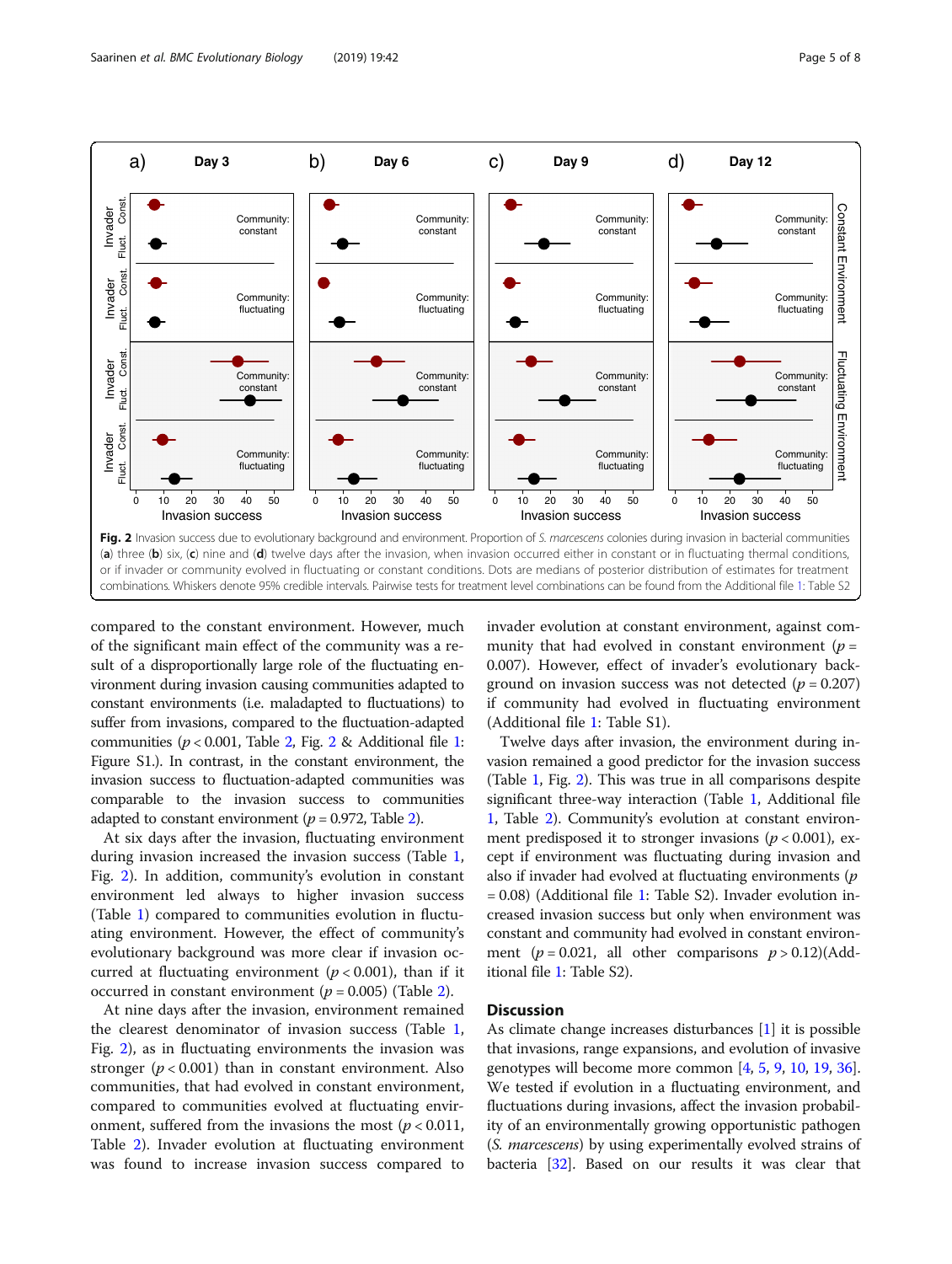| Community's evolution: |             |              | Constant | Fluctuating | Constant    | Fluctuating |
|------------------------|-------------|--------------|----------|-------------|-------------|-------------|
|                        |             | Environment: | Constant | Constant    | Fluctuating | Fluctuating |
| 3 days after invasion  |             |              |          |             |             |             |
|                        | Constant    | Constant     | 7.07     |             |             |             |
|                        | Fluctuating | Constant     | 0.924    | 7.15        |             |             |
|                        | Constant    | Fluctuating  | < 0.001  | < 0.001     | 39.55       |             |
|                        | Fluctuating | Fluctuating  | < 0.001  | < 0.001     | < 0.001     | 11.83       |
| 6 days after invasion  |             |              |          |             |             |             |
|                        | Constant    | Constant     | 7.18     |             |             |             |
|                        | Fluctuating | Constant     | 0.002    | 5.14        |             |             |
|                        | Constant    | Fluctuating  | < 0.001  | < 0.001     | 26.85       |             |
|                        | Fluctuating | Fluctuating  | < 0.001  | < 0.001     | < 0.001     | 10.91       |
| 9 days after invasion  |             |              |          |             |             |             |
|                        | Constant    | Constant     | 10.44    |             |             |             |
|                        | Fluctuating | Constant     | < 0.001  | 6.35        |             |             |
|                        | Constant    | Fluctuating  | < 0.001  | < 0.001     | 18.67       |             |
|                        | Fluctuating | Fluctuating  | 0.325    | < 0.001     | < 0.001     | 11.33       |
| 12 days after invasion |             |              |          |             |             |             |
|                        | Constant    | Constant     | 9.11     |             |             |             |
|                        | Fluctuating | Constant     | 0.782    | 8.92        |             |             |
|                        | Constant    | Fluctuating  | < 0.001  | < 0.001     | 25.61       |             |
|                        | Fluctuating | Fluctuating  | < 0.001  | < 0.001     | < 0.001     | 17.32       |

<span id="page-5-0"></span>Table 2 Post hoc comparisons of the treatment level combinations of environment during invasion and evolutionary background of community

Treatment combinations of environment, and community evolution are indicated by the first two columns, and rows. In each submatrix, diagonal rows denotes median invasion success (%) in a given treatment, whereas off diagonal rows give propability of rank order change in posteriori estimates between treatment combinations

invasions were promoted under fluctuating environments and especially if community species had not adapted to the fluctuating environment. However, the role of invader evolution on invasions was less profound.

Throughout the experiment, environmental fluctuations played a major role in facilitating invasions. However, especially at the early stages (three days after invasion, Fig. [2a](#page-4-0)) of invasion, in the constant environment the invasion success was low, regardless of the invader's or community's evolutionary background. Thus, it seems that fluctuations reveal, and constant environments buffer, evolutionary differences of strains. In the framework of current climate change this finding suggests that invasions will be increasing due to increased fluctuations. Our paper is the first to report that thermal fluctuations are able to cause similar increases in invasions as resource level fluctuations manipulated in other studies [[11](#page-7-0)–[15](#page-7-0)].

However, it was also evident that increasing fluctuations do not treat all communities equally. Throughout the experiment, the communities that were mal-adapted to fluctuating environments experienced the strongest invasions (Fig. [2a](#page-4-0), Table 2). This is an interesting and novel finding as most of the research has emphasized the role of invader background on invasion success [\[5,](#page-7-0) [9](#page-7-0), [10\]](#page-7-0) rather than the community's properties. This finding is akin to the anthropogenically induced adaptation to invade – hypothesis (AIAI; [[19](#page-7-0)]), which suggests that human altered habitats, often considered disturbed, would be more vulnerable to invading species. However, instead of invaders being pre-adapted to such conditions, it seems that fluctuations or disturbances can also operate via mal-adapted communities. Thus, if climate change brings increased fluctuations to areas with a previous history of fairly constant conditions, these areas should be more vulnerable to invasions.

We did not find that evolution in fluctuating temperature pre-adapted the invader strains to be especially good at colonizing (three days after invasion) when environments fluctuated [[37,](#page-7-0) [38\]](#page-7-0). Although, environmental fluctuation is one of the candidates for the evolution of invasive genotypes [\[5,](#page-7-0) [9](#page-7-0), [10\]](#page-7-0), invader's evolutionary background had, at best, marginal effects, however pointing towards increased invasiveness after evolving in fluctuating environments (Day 6, Table [1](#page-3-0)). Weaker effects of the invader's properties could also partially stem from our experimental setup. For example, originally rather small [[32](#page-7-0)] evolutionary differences found in few traits that are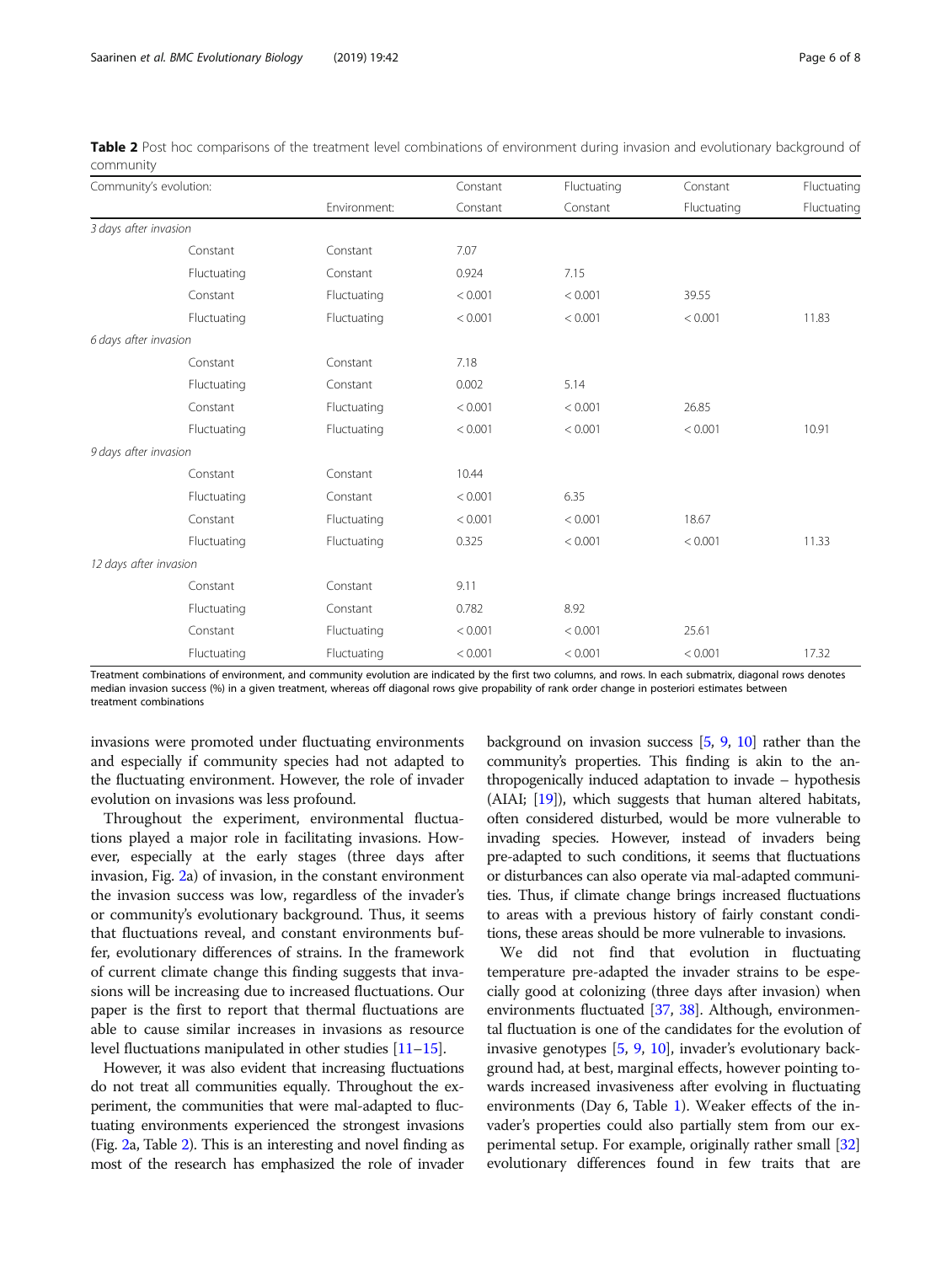<span id="page-6-0"></span>potentially important to invasion, could lead to small invader effects. However, in our data it was also evident that at one time point (9 days after the invasion) the invaders evolved in fluctuating environments were found to be good at invading communities adapted to constant environments. Such difference was absent if community had evolved at fluctuating environment. Thus, small role of invader evolution on invasion might not be explained by overall small evolutionary effects, but by complex interactions between other factors affecting invasions. Due to supplementation of community members, to allow existence of species with strong invader, we did not follow individual species, as their population sizes were strongly affected by supplementation. It could well be that single community species, or smaller group of species, is responsible for the resistance of invasion, instead of community as a whole. However, with our system, this is hard to resolve.

Strong interactions between the community's evolutionary background, invasion environment and at latter stages also invader's evolutionary background, confirms that a large part of invasions can be understood by taking into account complex interactions between ecological conditions and evolutionary adaptations [[16](#page-7-0)–[18](#page-7-0)]. Therefore, it is important to bear in mind that the environment and genotypes always play a role and invasion success is not solely dependent on the properties of an invader [[5](#page-7-0), [9](#page-7-0), [10\]](#page-7-0). This could mean that the quest for identifying potential invaders could be a rather weak way to mitigate invasion threat, as invasions can be dictated by environmental conditions in interplay with a community's adaptations to environmental conditions. However, based on our results, mapping areas with largest risks of mal-adapted populations, perhaps small and isolated populations experiencing large and rapid environmental changes could be a fruitful avenue for prediction and mitigation of invasion risks.

### Conclusions

To summarize, we found a large role of environmental fluctuations in aiding invasions throughout our 12 day long experimental invasion. Moreover, during the first days, environmental fluctuations also revealed a novel effect of the evolutionary background of the community on invasion success, as communities that evolved in a constant environment were especially vulnerable to invasion in the fluctuating environment. This means that climate change may cast a two-fold disadvantage for those communities that are poorly adapted to environmental fluctuations. Throughout the experiment, environment clearly remained the biggest cause of invasions. A community's evolution in a constant environment increased the invasion risk at the early stages, and the role of the community gradually decreased during the experiment.

Invader evolutionary played also a role but in complex interactions with invader and environment. From our experiment it is clear that thermal fluctuations threaten native populations and communities in many ways – via ecological phenomena, by facilitating invasions in general, and in evolutionary ways via fluctuation-adapted invaders and fluctuation mal-adapted communities. Our novel experiment, manipulating all key players involved in invasions in climate change altered conditions, offers not only a test for the general evolutionary theories, but also reveals important insights on determinants of bacterial pathogen prevalence and invasion under climate change induced conditions.

## Additional file

[Additional file 1:](https://doi.org/10.1186/s12862-019-1348-9) For: Saarinen, Lindström, Ketola (EVOB-D-17-00372). Invasion triple trouble: Environmental fluctuations, fluctuation-adapted invaders and fluctuation-mal-adapted communities all govern invasion success. Figure S1. Invasion success of S. marcescens in each replicate population during time, grouped by environment and invader evolutionary history. Line colours indicate if community had evolved at constant environment (blue) or at fluctuating environment (red). Table S1. Post hoc comparisons of treatment level combinations for invader evolutionary background by community evolutionary background interaction at nine days after invasion. Table S2. Post hoc comparisons of all treatment level combinations from model containing timepoints three, six, nine and twelve days after invasion. Treatment combinations of environment, invader evolution and community evolution are indicated by the first three columns, and rows. Each submatrix denotes dataset used to derieve estimates. In each submatrix, diagonal invasion success in given treatment, whereas off diagonal give propability of rank order change in estimates between treatment combinations. (DOCX 119 kb)

#### Acknowledgements

We thank the Biological Interactions Doctoral Programme and the University of Jyväskylä Doctoral Programme in Biological and Environmental Science (KS), Academy of Finland Projects 278751 (TK), 250248 (LL), and Centre of Excellence in Biological Interactions for funding and facilities. We also thank Emily Burdfield-Steel for language editing and two anonymous reviewers for valuable comments to improve the ms. Authors declare no conflicts of interests.

#### Funding

Study was funded by: Academy of Finland Projects 278751 (TK), 250248 (LL). Funding bodies had no role in the design of the study and collection, analysis, and interpretation of data and in writing the manuscript.

#### Availability of data and materials

The datasets generated and analysed during the current study is available in <http://urn.fi/URN:NBN:fi:jyu-201901071082>

#### Authors' contributions

Authors planned the questions and experiment together. KS conducted the laboratory work and wrote the first draft of the manuscript. TK conducted statistical analyses. All authors wrote the final version of the manuscript. All authors read and approved the final manuscript.

## Ethics approval and consent to participate

Not applicable

#### Consent for publication

Not applicable